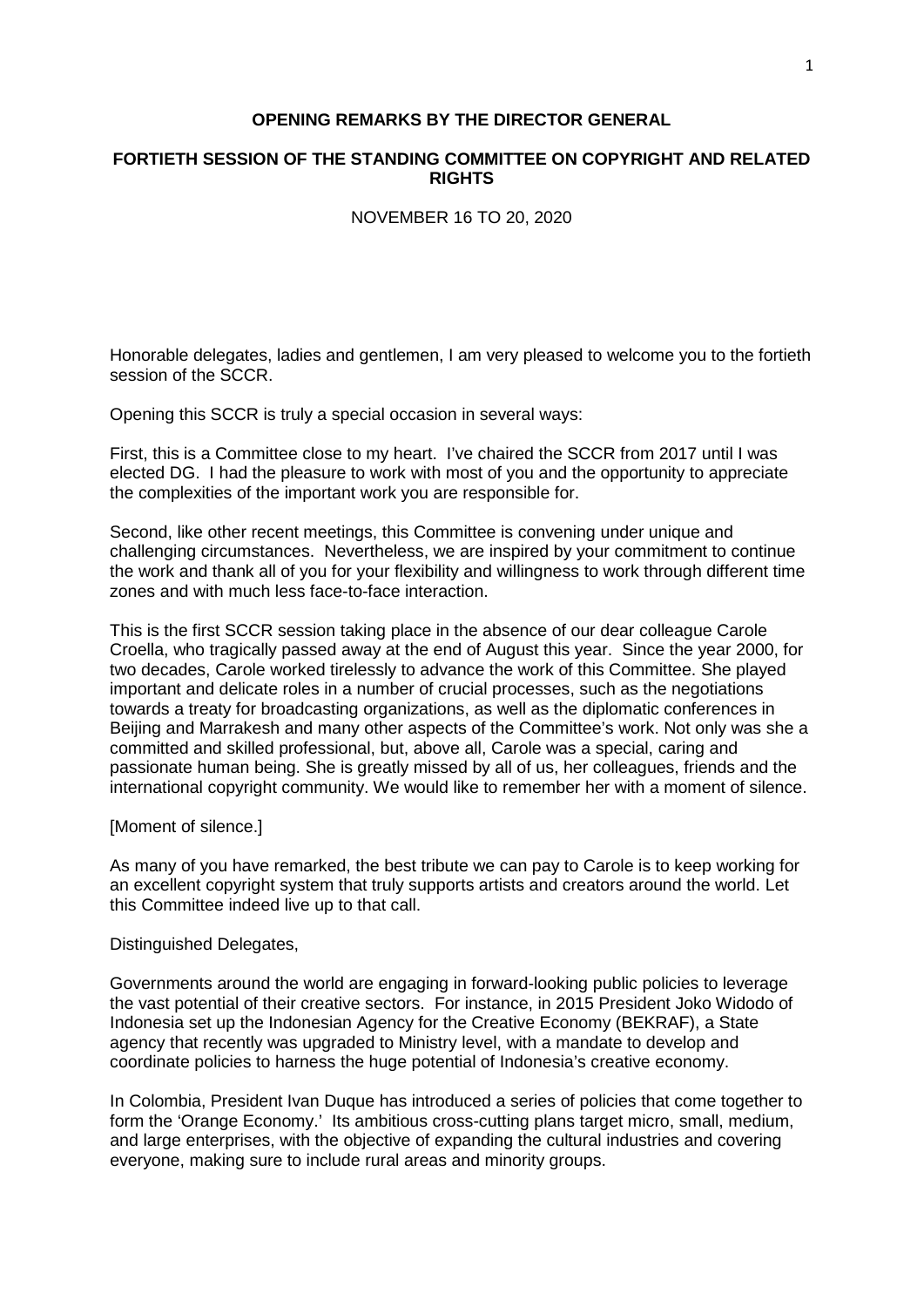From the economic perspective, a number of recent studies have attempted to assess the economic size of the sector. The WIPO methodology on surveying the economic contribution of the copyright industries has been applied in over 50 developing, transitional and developed economies. On average, the creative industries that operate on the basis of copyright protection account for about 5.2% of GDP and around 5.3% of total national employment. For instance, the total estimated contribution of copyright industries to the economy of Botswana<sup>[1](#page-1-0)</sup> in 2016 was 5.46 per cent of GDP and 2.66 per cent of the national labor force.

The Observatory on Creative Industries of Buenos Aires found that in 2011 these industries contributed 9.2% of the gross geographic product to the Argentine capital. At the national level the figures for the region are lower but still significant. Methodologies vary from country to country, but it is estimated that the average contribution of creative or cultural industries to the GDP of Latin American and Caribbean countries hovers around 2.2%. In Panama and Brazil, creative industries account for 3.1% and 2.64% of the GDP, respectively.

Unfortunately, this positive trend has been hindered by the current pandemic, which has brought serious economic hardship to the creative sector. This is a unique crisis, where consumption of creative content is not declining, but the most traditional sources of revenues are disrupted.

But with crisis comes opportunities. For instance, a recent ASEAN Post<sup>[2](#page-1-1)</sup> article provides insights on how people are spending their time online during the pandemic. 29% of internet users report a significant increase in time spent watching films or other kinds of shows on streaming platforms; and 35% are accessing more news reports.

The challenge for us is that the increase in opportunities may not be equally shared by all actors in the creative ecosystem. For example, there has been a decline in revenues for most artists, creators and other stakeholders around the world.

The latest annual Global Collections Report published by CISAC tell us that worldwide royalty collections for creators of music, audiovisual works, visual arts, drama and literature are likely to decline this year by up to 35% - that would be **3.5 billion euros** in lost income!

In September, the WIPO Conference on the Global Digital Content Market (GDCM) provided a showcase of new strategies that various sectors are implementing to move an increasing share of their business operations online.

For instance, in music increased live streaming is an interesting trend that has emerged from the pandemic. Although revenues from concerts and tours have not been replaced, many initiatives are being launched:

- 1- Working with partners like Facebook and YouTube, Universal Music reported the production of hundreds of fun and engaging events over the past several months.
- 2- TikTok worked towards leveraging the platform's huge audience for the benefit of the music creators and performers; and created a new revenue stream for artists by enabling donations and financial contributions by corporations for online concerts/events.

In a very different sector, the art market, there are also important changes. Auction houses report that online auctions are able to attract more potential buyers than traditional ones; art

<span id="page-1-0"></span> <sup>1</sup> [https://www.wipo.int/export/sites/www/copyright/en/performance/pdf/econ\\_contribution\\_cr\\_bw.pdf](https://www.wipo.int/export/sites/www/copyright/en/performance/pdf/econ_contribution_cr_bw.pdf)

<span id="page-1-1"></span><sup>2</sup> <https://theaseanpost.com/article/social-media-habits-during-pandemic>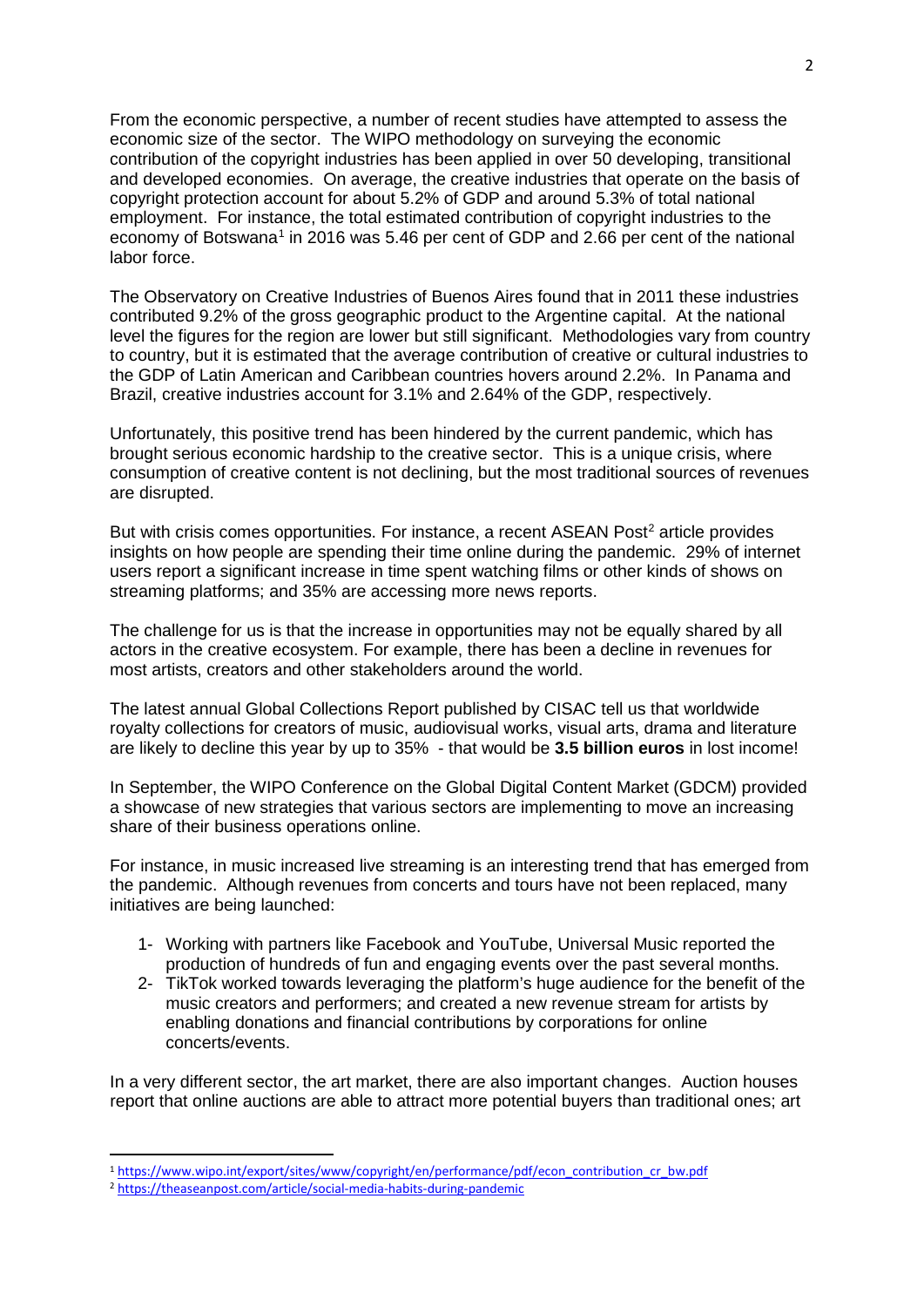lovers that were not able to travel in person to art market capitals can now connect from their households no matter where they live.

These examples confirm that almost all developments in the digital marketplace have global implications. They also highlight the relevance of this Committee, whose mandate is to maintain a well-functioning international framework for copyright and related rights. This complex policy making goal requires vision, willingness to cooperate and hard work.

You are obviously capable of meeting the challenge: the SCCR has been the most prolific norm-setting Committee of this house. It would not be remiss to recount some of the highlights this year.

First, we are very pleased to note that the Beijing Treaty on Audiovisual Performances came into force this year on April 28, with the ratification by a 30th State - Indonesia. Since then another five countries have joined the Treaty and we understand that Costa Rica and Ecuador have already completed their internal process to ratify this Treaty. The economic rights granted by the Treaty are updated for the digital environment and are very relevant right now, when most rights related to performances are exploited online. We look forward to seeing the positive effects of the Beijing Treaty for the performers in contracting countries.

Second, regarding the Marrakesh Treaty, I am happy to report that its membership has continued its rapid growth. It now has 76 contracting parties, covering 102 countries; and we are aware that more instruments are on the way. Only four years after its entry into force in 2016, the Marrakesh Treaty has already changed the lives of millions of people who are blind or print-disabled.

Third, the established treaties in the international copyright and related rights legal framework continue to steadily gain members. In 2019 the Internet Treaties, the WCT and WPPT, each reached 100 contracting parties and, as of today, they already have 106.

Very different in scope and objectives, these instruments all exemplify focused, impactful and balanced multilateral norm-setting. They also show to the world the broad scope of our discussion … and what kind of results and impact can be achieved by all of you through the work of this Committee.

The agenda of this Committee is very dense and includes many substantive items, some of which have been under discussion for a long time.

Considering its level of maturity, I would like to make special reference to the issue of broadcasting. Technological development has enabled broadcasters to put an amazing variety of content and new services on the market. At the same time, technological development has also led to new forms of piracy that hinder healthy development of the business. This treaty would be very meaningful not only because it is an important component required to complete the update of the international copyright framework to the digital environment, but also because it will address the emerging challenges brought about by signal piracy.

Also on the agenda is the topic of limitations and exceptions. As you know, the current work continues to focus on the flexibilities for specific categories of beneficiaries, such as libraries, archives, museums, educational institutions and persons with other disabilities. Last year, at the request of this Committee, the Secretariat organized three regional seminars and an International Conference for fact-finding and information gathering in various regions. This provided an opportunity to address on a global scale some of the most salient issues in the field of limitations and exceptions for the beneficiaries. The SCCR will need to take stock of